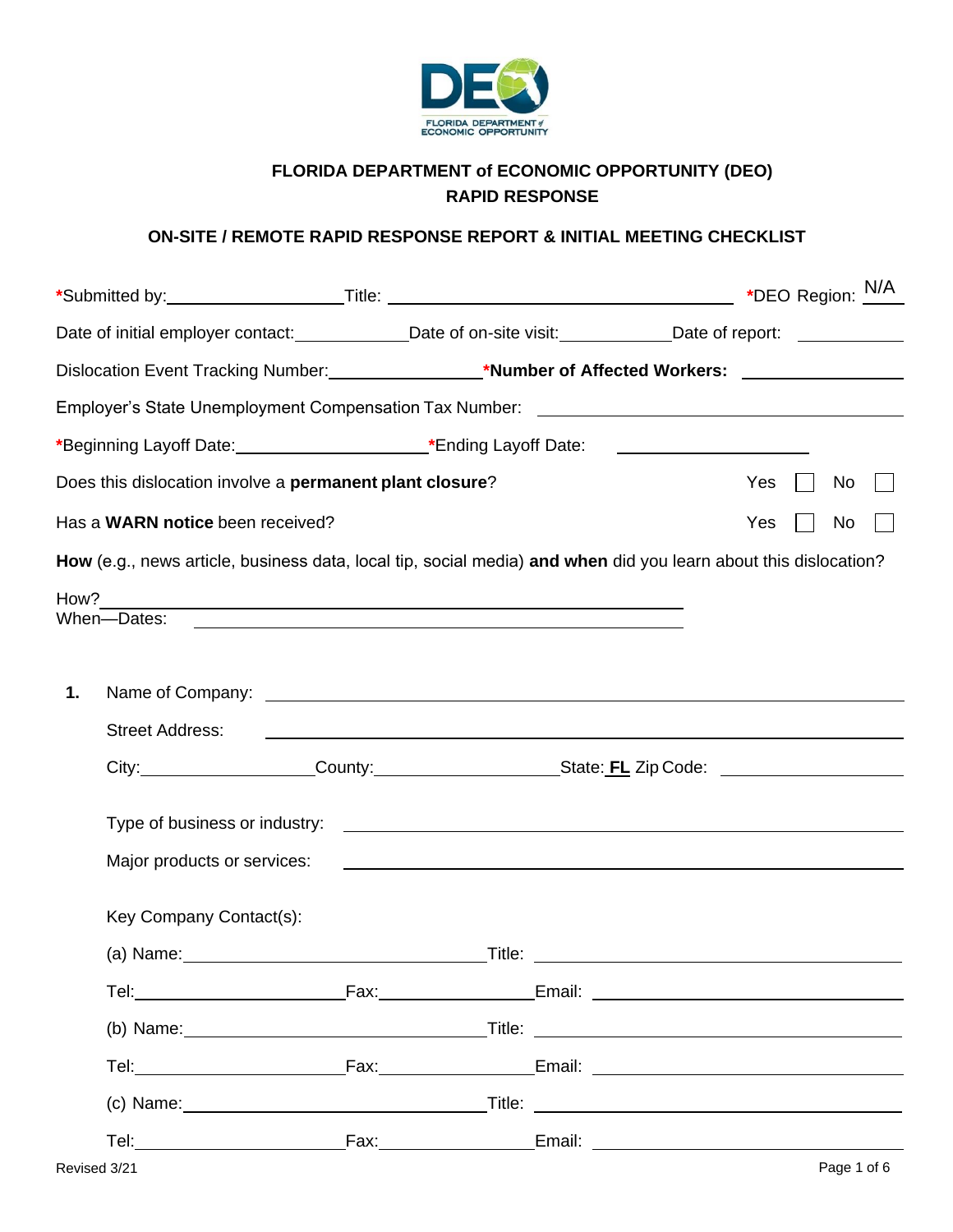| 3. |  |  |  | What is the layoff plans and schedule of the employer? |
|----|--|--|--|--------------------------------------------------------|
|----|--|--|--|--------------------------------------------------------|

|                                                              |                                                   | Has a list of positions affected, with the number per category, been secured?                                                                                                                                                  |  |  |                                                 | Yes |  | No   |  |
|--------------------------------------------------------------|---------------------------------------------------|--------------------------------------------------------------------------------------------------------------------------------------------------------------------------------------------------------------------------------|--|--|-------------------------------------------------|-----|--|------|--|
|                                                              |                                                   | Is a list of names and SSNs available for on-site Unemployment Claims-taking?                                                                                                                                                  |  |  |                                                 | Yes |  | No.  |  |
|                                                              |                                                   | Please provide a breakout of worker residence by county, with approximate numbers or percentages:                                                                                                                              |  |  |                                                 |     |  |      |  |
| County $\_\_\_\_\$                                           |                                                   | County $\_\_\_\_\_\_\_\_\_\_\_\_$                                                                                                                                                                                              |  |  |                                                 |     |  |      |  |
| County _____                                                 |                                                   | County ________                                                                                                                                                                                                                |  |  | County <u>_________________________________</u> |     |  |      |  |
|                                                              |                                                   | Please identify the LWDB regions (by number) that serve workers from these areas, lead entity first:                                                                                                                           |  |  |                                                 |     |  |      |  |
|                                                              |                                                   | LWDB _____  LWDB ______ LWDB ______ LWDB ____  LWDB __                                                                                                                                                                         |  |  |                                                 |     |  | LWDB |  |
|                                                              |                                                   | Were foreign imports a factor in the layoff or plant closure?                                                                                                                                                                  |  |  |                                                 | Yes |  | No   |  |
| Has production been moved to a foreign country or countries? |                                                   |                                                                                                                                                                                                                                |  |  |                                                 | Yes |  | No   |  |
|                                                              |                                                   | Has a Trade Act petition been, or will one be, filed?                                                                                                                                                                          |  |  |                                                 | Yes |  | No   |  |
| the layoff?                                                  |                                                   | Was a significant number of older workers, age 50 or above, affected by                                                                                                                                                        |  |  |                                                 | Yes |  | No   |  |
|                                                              |                                                   | (Note: The term "significant number" means five percent of affected workers or 50 workers, whichever is less)                                                                                                                  |  |  |                                                 |     |  |      |  |
|                                                              |                                                   | If the answer is "yes" to any of these questions, please identify the foreign country or countries involved:                                                                                                                   |  |  |                                                 |     |  |      |  |
| <b>Nation</b>                                                |                                                   | Nation                                                                                                                                                                                                                         |  |  | Nation                                          |     |  |      |  |
|                                                              |                                                   | Does a labor union represent the affected workers?                                                                                                                                                                             |  |  |                                                 | Yes |  | No.  |  |
|                                                              |                                                   | Name of Union: The Contract of Contract of Contract of Contract of Contract of Contract of Contract of Contract of Contract of Contract of Contract of Contract of Contract of Contract of Contract of Contract of Contract of |  |  |                                                 |     |  |      |  |
| Key Contact Person for the Union:                            |                                                   |                                                                                                                                                                                                                                |  |  |                                                 |     |  |      |  |
| Name: ____                                                   |                                                   |                                                                                                                                                                                                                                |  |  |                                                 |     |  |      |  |
| Tel: $\_\_$                                                  |                                                   |                                                                                                                                                                                                                                |  |  |                                                 |     |  |      |  |
|                                                              | Is there any possibility for averting the layoff? |                                                                                                                                                                                                                                |  |  |                                                 | Yes |  | No.  |  |
|                                                              |                                                   |                                                                                                                                                                                                                                |  |  |                                                 |     |  |      |  |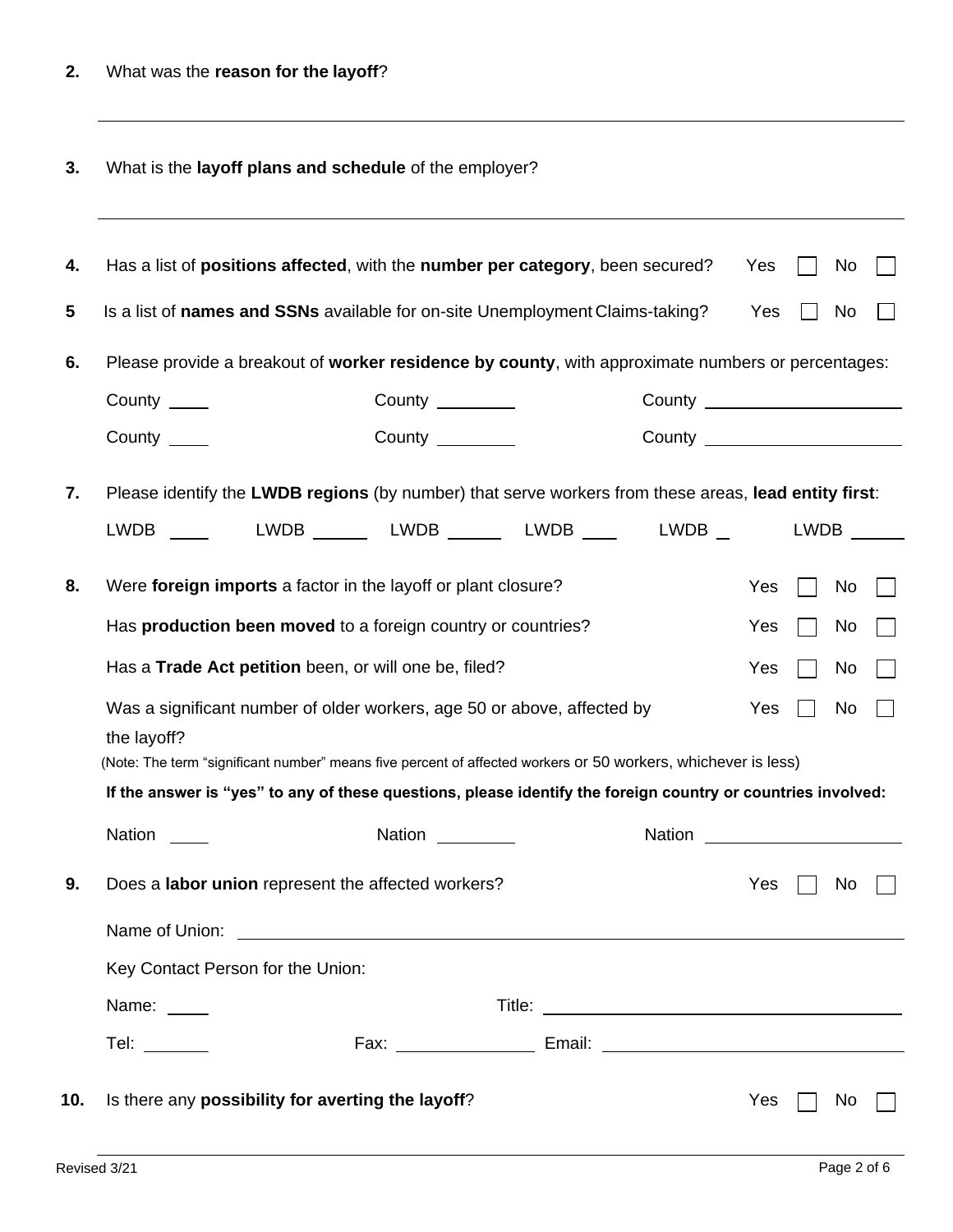| 11. |                                                                                                                 | Do the workers have bumping or transfer rights?                                                |              | Yes             | No          |  |
|-----|-----------------------------------------------------------------------------------------------------------------|------------------------------------------------------------------------------------------------|--------------|-----------------|-------------|--|
|     | <b>Site</b>                                                                                                     | <b>Site</b>                                                                                    | <b>Site</b>  |                 |             |  |
| 12. |                                                                                                                 | Are the reemployment prospects good for the workers in the local labor market? Yes             |              |                 | No.         |  |
| 13. |                                                                                                                 | Will the community in which the affected company is located need assistance?                   |              | Yes $\Box$      | No          |  |
| 14. | funding?                                                                                                        | Will the Local Workforce Development Board (s) need supplemental                               |              | Yes             | No.         |  |
| 15. |                                                                                                                 | Will other community partners require additional resources?                                    |              | Yes             | No.         |  |
| 16. |                                                                                                                 | Is a follow-up meeting scheduled with the employer? Yes                                        | No           | To be arranged? |             |  |
|     |                                                                                                                 | <b>Time <i>Company</i></b>                                                                     | <b>Place</b> |                 |             |  |
| 17. |                                                                                                                 | Schedule and sites for the worker information sessions:                                        |              | Conducted on:   |             |  |
|     | Date and the state of the state of the state of the state of the state of the state of the state of the state o |                                                                                                | Place        |                 |             |  |
|     | Date                                                                                                            |                                                                                                | Place        |                 |             |  |
|     | Date $\_\_\_\_\_\_\_\_\_\_\_\_\_\_\_\_$                                                                         |                                                                                                | <b>Place</b> |                 |             |  |
|     | Date and the state of the state of the state of the state of the state of the state of the state of the state o |                                                                                                | <b>Place</b> |                 |             |  |
| 18. |                                                                                                                 | Rapid Response Team meeting to develop a Service Implementation Plan:                          |              | To be arranged? |             |  |
|     | Date $\frac{1}{2}$                                                                                              |                                                                                                |              |                 |             |  |
| 19. | sessions:                                                                                                       | RAPID RESPONSE partners who participated in the on-site visit and/or conducted the information |              |                 |             |  |
|     | $(a)$ Name: $\_\_$                                                                                              |                                                                                                |              |                 |             |  |
|     |                                                                                                                 |                                                                                                |              |                 |             |  |
|     | $(b)$ Name: $\_\_$                                                                                              |                                                                                                |              |                 |             |  |
|     | Tel: $\qquad \qquad$                                                                                            |                                                                                                |              |                 |             |  |
|     | Revised 3/21                                                                                                    |                                                                                                |              |                 | Page 3 of 6 |  |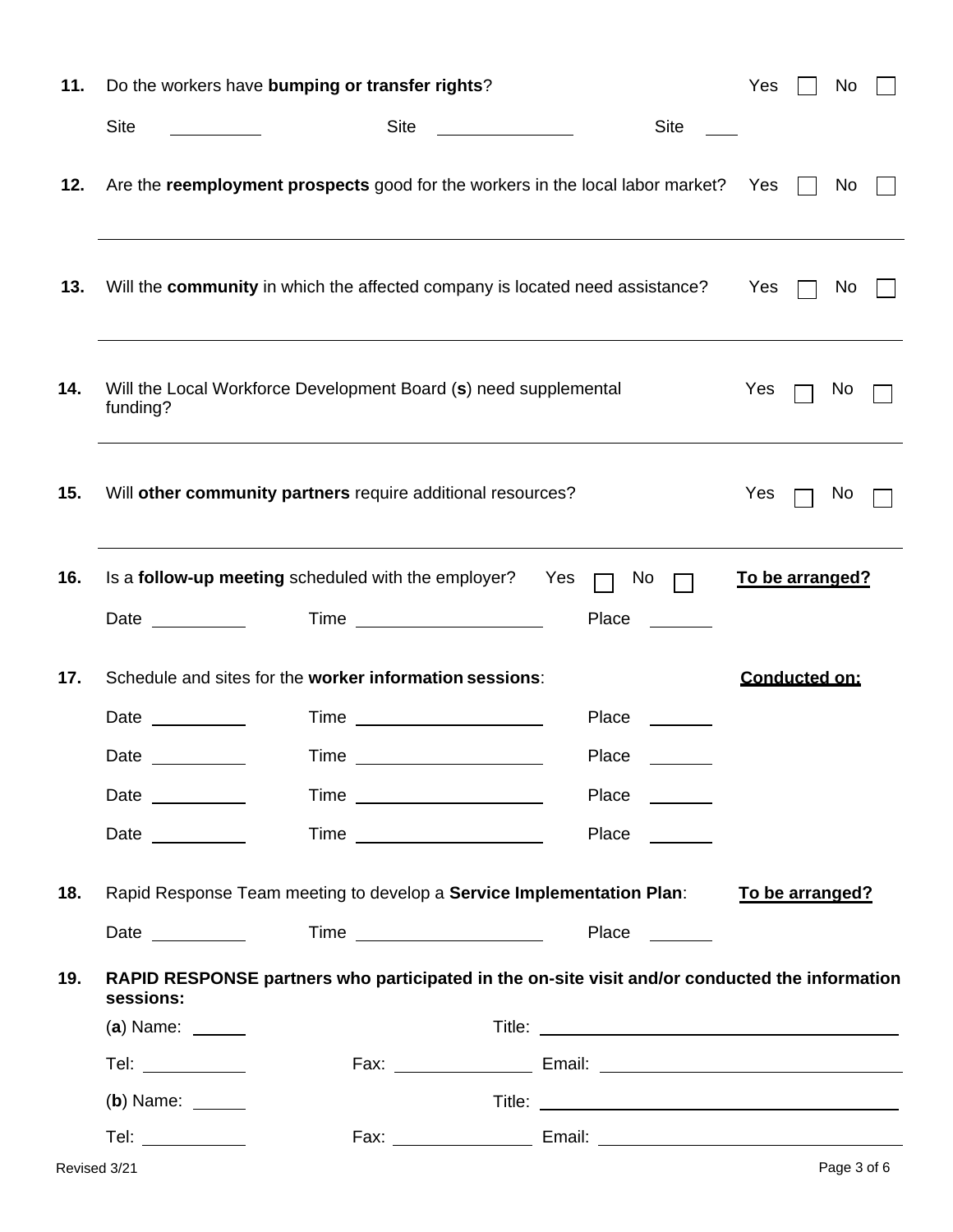|     | (d)                                                                                                                                                                                                                           |                                                                                                                         |  |     |    |  |
|-----|-------------------------------------------------------------------------------------------------------------------------------------------------------------------------------------------------------------------------------|-------------------------------------------------------------------------------------------------------------------------|--|-----|----|--|
|     | Tel:                                                                                                                                                                                                                          |                                                                                                                         |  |     |    |  |
|     | (e)                                                                                                                                                                                                                           |                                                                                                                         |  |     |    |  |
|     |                                                                                                                                                                                                                               |                                                                                                                         |  |     |    |  |
|     | (f)<br><u>ne de la contrada de la contrada de la contrada de la contrada de la contrada de la contrada de la contrada d</u>                                                                                                   |                                                                                                                         |  |     |    |  |
|     |                                                                                                                                                                                                                               |                                                                                                                         |  |     |    |  |
|     | (g)                                                                                                                                                                                                                           |                                                                                                                         |  |     |    |  |
|     |                                                                                                                                                                                                                               |                                                                                                                         |  |     |    |  |
|     | (defined as 50 or more workers) at another company in Florida?<br><b>Street Address:</b>                                                                                                                                      | <u> 1989 - Johann Harry Harry Harry Harry Harry Harry Harry Harry Harry Harry Harry Harry Harry Harry Harry Harry H</u> |  | Yes | No |  |
|     | City: City: County: County: County: County: City: City: City: City: City: City: City: County: County: County: County: County: City: City: City: City: City: City: City: City: City: City: City: City: City: City: City: City: |                                                                                                                         |  |     |    |  |
|     |                                                                                                                                                                                                                               |                                                                                                                         |  |     |    |  |
|     | Major products or services:                                                                                                                                                                                                   |                                                                                                                         |  |     |    |  |
|     | Key contact of affected company listed above:                                                                                                                                                                                 |                                                                                                                         |  |     |    |  |
|     |                                                                                                                                                                                                                               |                                                                                                                         |  |     |    |  |
|     |                                                                                                                                                                                                                               |                                                                                                                         |  |     |    |  |
| 22. | Are there any additional comments about this dislocation event?                                                                                                                                                               |                                                                                                                         |  | Yes | No |  |
|     |                                                                                                                                                                                                                               |                                                                                                                         |  |     |    |  |

If they need such assistance, would you please identify it below.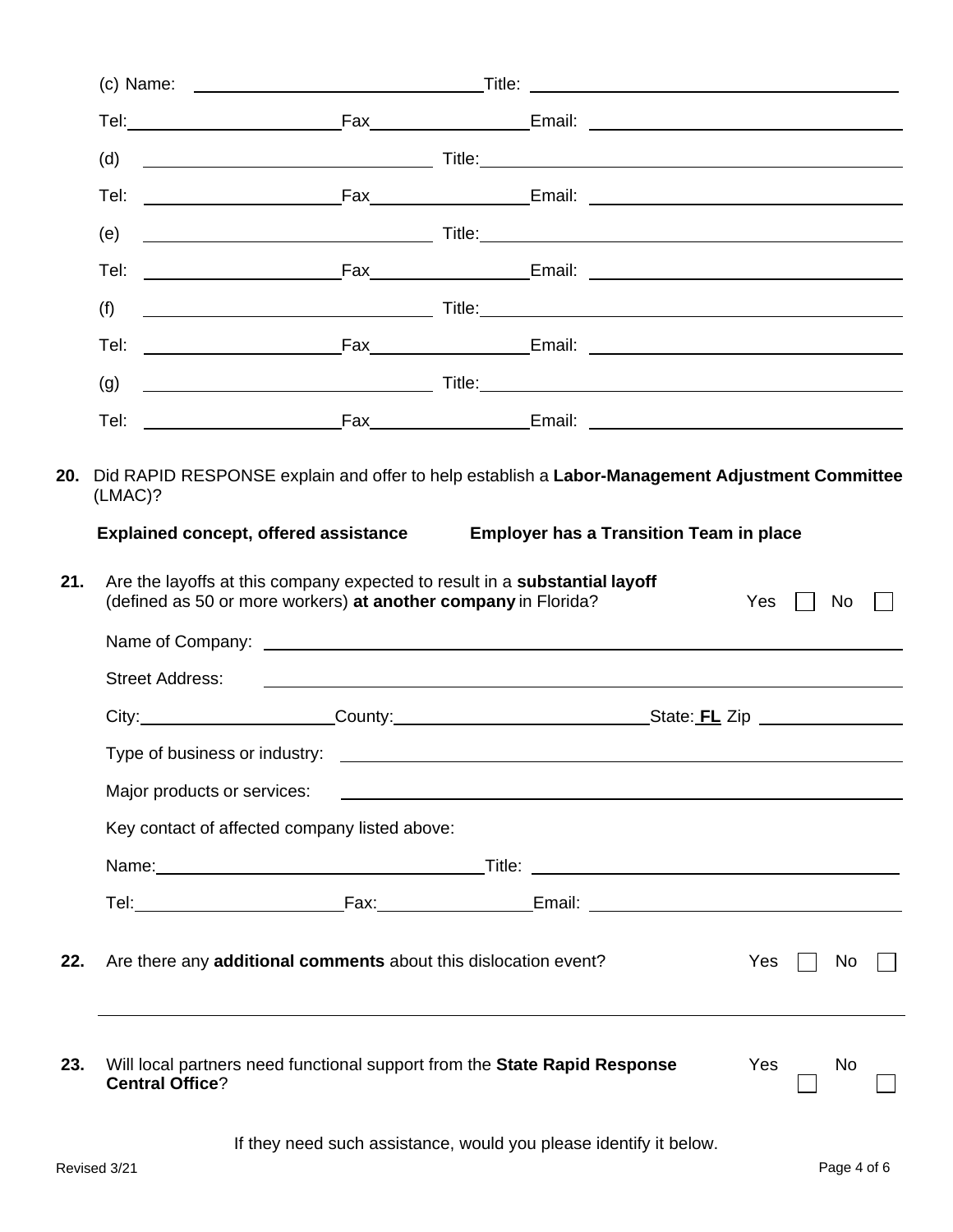| Function       | Description of Rapid Response Support Function                       | <b>Support Needed</b> |
|----------------|----------------------------------------------------------------------|-----------------------|
| 1              | Unemployment Compensation claims-taking                              |                       |
| $\overline{2}$ | Worker needs screening and assessment                                |                       |
| 3              | Job placement                                                        |                       |
| 4              | Stress management, financial management counseling or workshops      |                       |
| 5              | Forming a Labor-Management Committee                                 |                       |
| 6              | Federal grant and/or funding request                                 |                       |
| $\overline{7}$ | <b>Emergency Operations Center and DEO coordination</b>              |                       |
| 8              | Trade Adjustment Assistance petition for certification               |                       |
| 9              | Layoff or business closure aversion services                         |                       |
| 10             | Public relations or providing educational materials                  |                       |
| 11             | Establishing a temporary, on-site employment service center          |                       |
| 12             | Evaluating the need for setting up a disaster emergency jobs program |                       |
| 13             | Disaster Unemployment Assistance (DUA)                               |                       |
| 14             | Dislocation event/disaster response planning                         |                       |
|                | Other Rapid Response services, must be described below:              |                       |